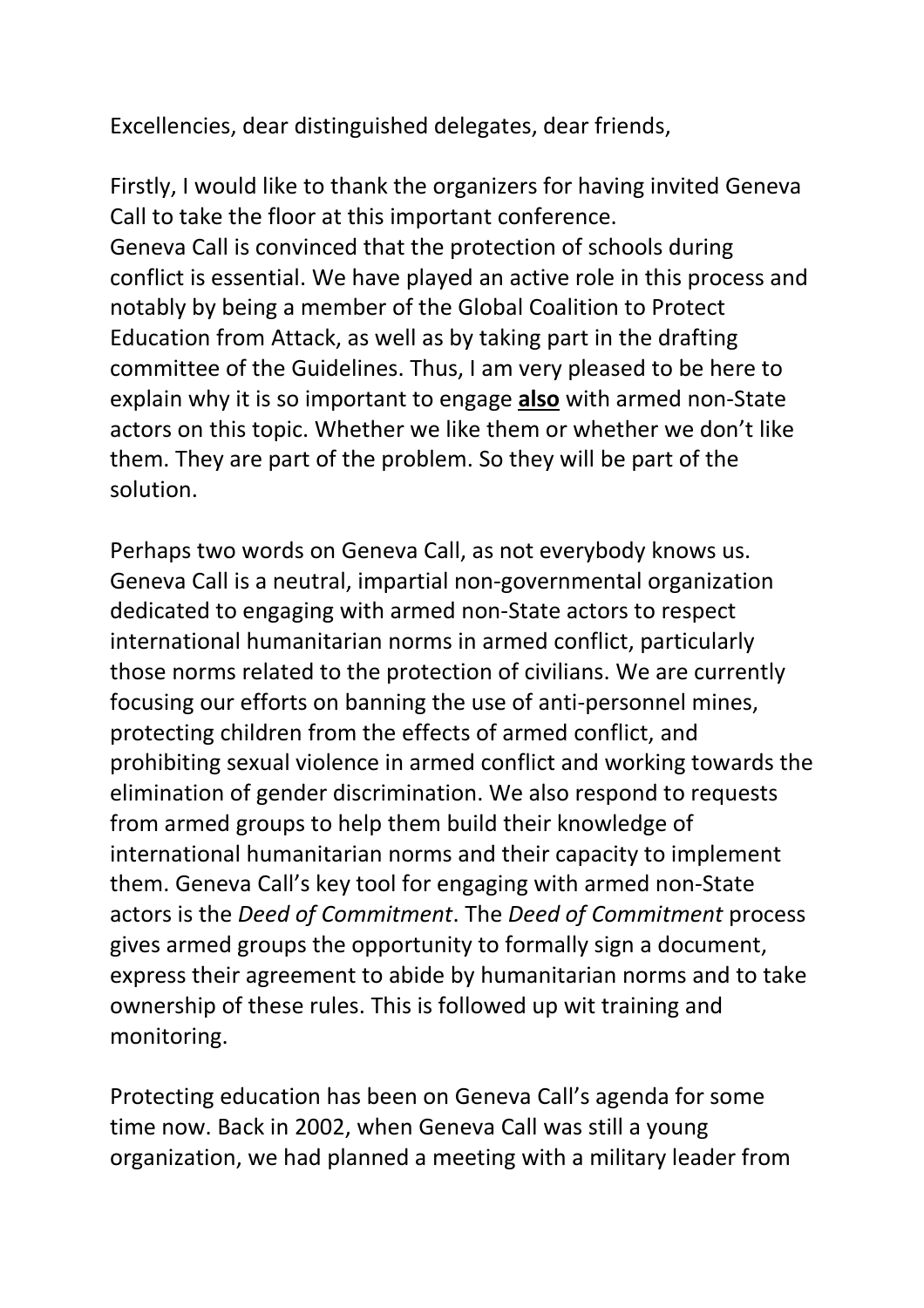an armed group. The day before the meeting, we heard that this group had laid anti-personnel mines around a school and its football pitch. I had to ask myself, "Why am I going to meet this guy? Somebody who's able to lay mines where children play and go to school? What could I possibly say to a guy like that?" I nearly decided to leave without meeting him, but finally I decided that I should. During the meeting, I couldn't help but ask him why. "Why did you lay mines around the school and its football pitch?" I learned that it was because the enemies were using the school as a dormitory, and because they played football on its pitch and used it as a landing pad for their helicopter. That was the day I understood how important it was to work towards protecting schools from the military activities of **all** the parties to a conflict. I understood how one belligerent's behaviour could lead to a reaction from its opponents, combining to have a huge impact on innocent children, on their education, on their future.

On this question of impact, I would like to add something: yesterday we mentioned several consequences: schools are closed, education is interrupted, etc. One important aspect was not mentioned. When schools are attacked and destroyed, when the violence is everywhere, when the militarization of the society is becoming higher and higher, and when children have nothing to do because their schools are closed, the temptation for these children to join an armed group and to fight "for a cause" is strong. In fact putting children at risk by using a school for military purposes can lead these children at an even greater risk: to become a child soldier. We have collected several testimonies attesting that.

It doesn't matter who is occupying the school, or who is using it for training or exercises; it doesn't make any difference to the child if the author of the misuse are the Sate armed forces or an armed group. His school has become synonymous with the risk of attack, potential violence, and death.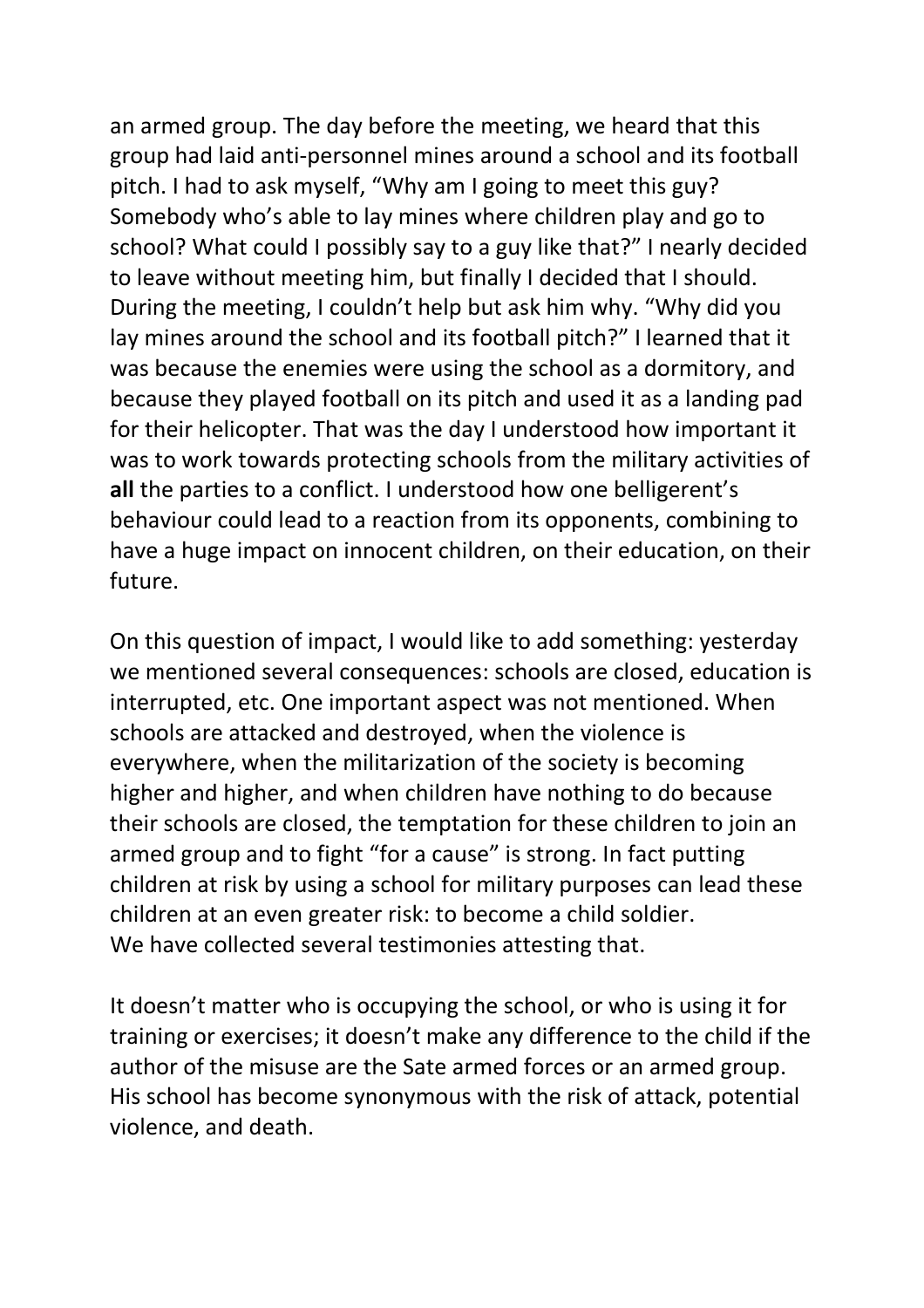Regular armed forces or armed groups ? The result is the same. This is why we have to work with all the parties to the conflicts.

In November last year, Geneva Call organized a one week meeting with representatives of 35 armed groups from 14 countries. The Guidelines have been included in the agenda and presented and discussed with the contribution of Human Rights Watch, Save the Children, and Prof. Steven Haines.

At the end of the week, the armed groups present adopted a final declaration. They included the Guidelines in the text and decided "to take them into consideration."

Also, as part of its child protection work, Geneva Call has already engaged with about 50 armed non-State actors on this topic. Some of them have undergone awareness raising programmes and put in place internal policies against targeting schools or using schools for military activities.

15 of them have signed the *Deed of Commitment* for the protection of children from the effects of armed conflict. The most important element of the *Deed* is the prohibition of the use of children in hostilities. But there is also an article by which the armed groups commit themselves to avoiding using schools, or premises used by children, for military purposes.

In addition the *Deed of Commitment* includes also some "positive obligations" such as providing education in areas that the group controls. I quote the text:

"We accept also to provide children in areas where we exercise authority with the aid and care they require…, we will:

take concrete measures towards ensuring that children have access to adequate food, health care, education, and where possible, leisure and cultural activities."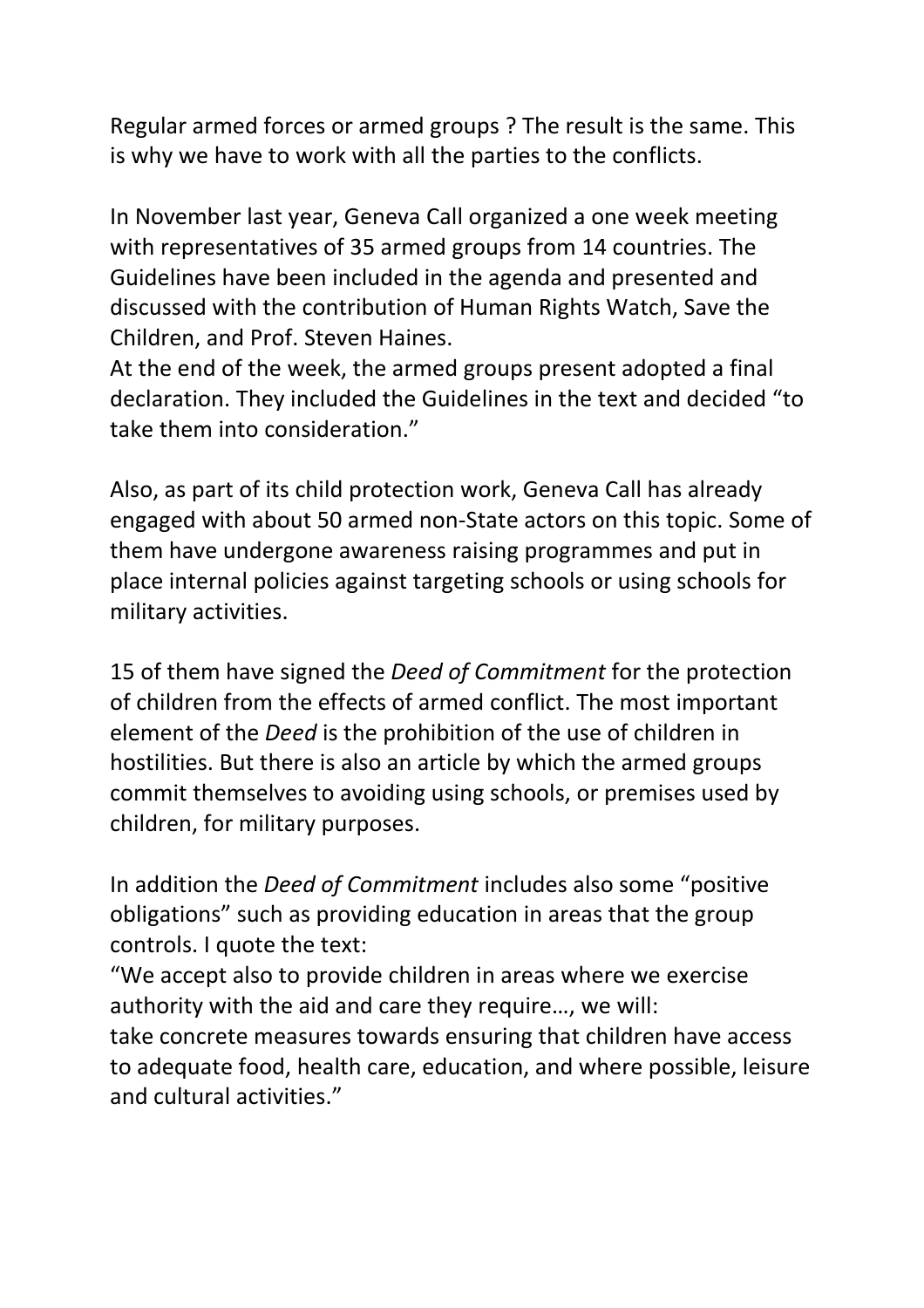But it could lead to a new problem: If armed groups control territories and facilitate or provide education to children in the regions under their control, they will face the challenge of protecting also these schools. They usually do so with military people, wearing military uniforms and weapons, and surrounding the school. And….. you see the problem…

The groups do their best, but finally they could do wrong…

This is part of my message today. The reality in the field is sometimes very complex, and we need to find pragmatic solutions.

For that the Guidelines will be a very useful tool in Geneva Call's work. It will be important to continue the dissemination of the Guidelines to armed non-State actors so they can learn about them, implement them and use them as tools to prevent the use of educational institutions for military purposes.

The Guidelines are intended for use by all the parties involved in armed conflicts and consider armed non-State actors to be essential stakeholders in their implementation. This is important for them. They must feel that this process does indeed concern them—that they are included in thinking about, disseminating and implementing the process.

Geneva Call will continue to work on this topic. We will continue to disseminate the Guidelines to armed non-State actors and engage them. Simultaneously, we will do more research on which factors lead to the use or attack of schools. This will help us to develop the strong arguments which we need to convince armed groups to change their behaviour.

Finally we will also raise awareness of the Guidelines in communities affected by conflict. Civilians in the field very often have contacts with fighters from armed groups. They sometimes have relatives inside these groups, and they can be good advocates for the cause of